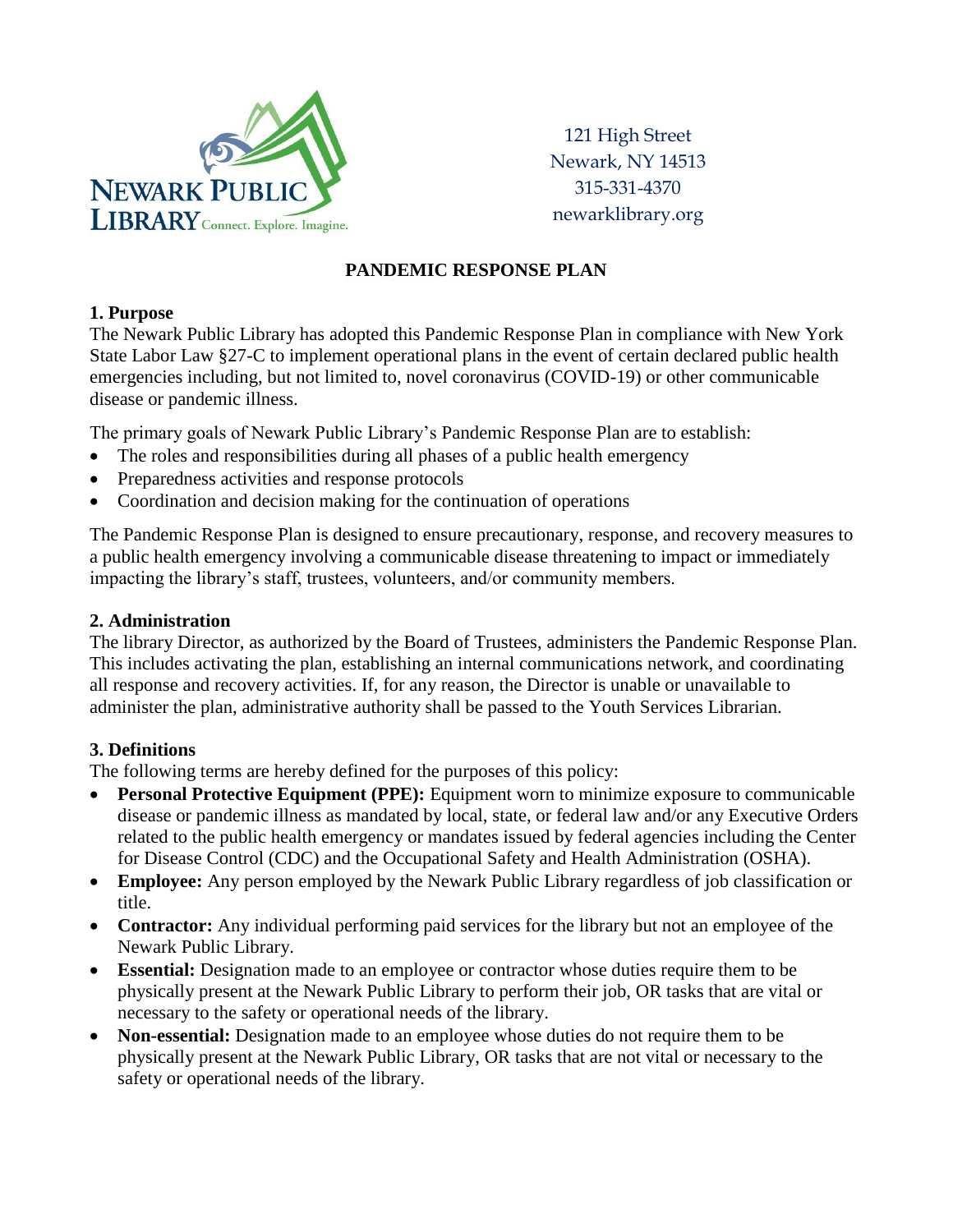- **Communicable disease:** Illness caused by an infectious agent that occurs through the direct or indirect transmission of the infectious agent or its byproducts or via inanimate environment or object to a susceptible person or persons.
- **Retaliatory Action:** The discharge, suspension, demotion, penalization, discrimination, or other adverse employment action taken against any employee.

## **4. Essential Employees or Duties**

In the event of a state-ordered reduction of in-person workforce, the library Director shall be designated as an Essential Employee and is permitted to be physically present at the Newark Public Library to perform tasks essential to their job or the operations of the library including, but not limited to, maintenance to the facilities that could otherwise threaten or pose a risk to the library's facilities if not performed; bookkeeping such as accounts payable, accounts receiving, and processing payroll; and/or accepting, sorting, and opening postal mail or packages.

These essential tasks may be delegated to a specific employee or contactor at the discretion of the Director. This employee or contractor is permitted to be physically present at the Newark Public Library to perform only the designated essential tasks as assigned.

#### **5. Telecommute/Work from Home**

In the event of a state-ordered reduction of in-person workforce, the Newark Public Library's Working Remotely Policy will be implemented.

All employees whose duties and routine tasks require the use of a computer and/or internet access, will be provided library-issued equipment necessary to perform those duties and tasks as needed.

The Director will provide instructions for downloading/installing any software for employees to perform their duties remotely. The Director will also provide instructions for transferring office phone lines to personal cell phones as applicable to the employee's job description.

#### **6. In-Person Reporting**

The Director will coordinate the schedule for employees and contractors reporting to the library inperson to perform essential tasks so that the Newark Public Library remains in compliance with the state-ordered reduction of in-person workforce. No employee or contractor is permitted to report to the Newark Public Library without authorization from the Director.

## **7. Personal Protective Equipment (PPE)**

PPE as required by local, state or federal laws or Executive Orders will be provided by the Newark Public Library. As per OSHA guidelines, employees are not financially responsible for mandated PPE. Employees may provide their own PPE if they desire and if it is in compliance with all local, state, or federal laws or Executive Orders and CDC and OSHA regulations.

The Newark Public Library will provide any necessary training for mandated PPE including proper use and disposal.

The Newark Public Library will keep a supply of PPE in storage in the event a public health emergency is immediately declared. All employees will be aware of the storage location of PPE. The Director will monitor PPE supply levels and replenish the supply as needed in accordance with the library's Procurement Policy.

Failure to comply with PPE mandates may result in disciplinary action.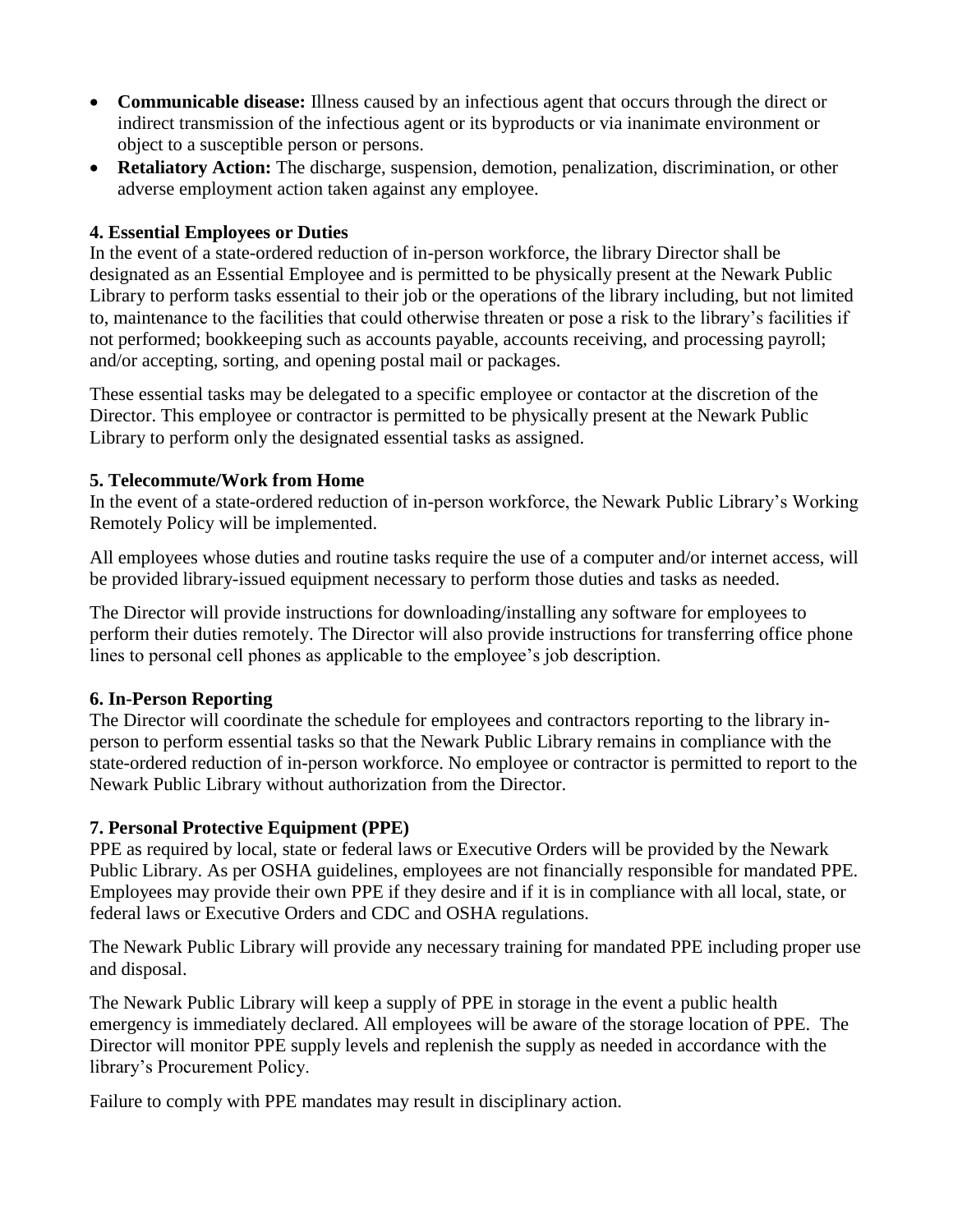## **8. Exposure to Communicable Disease**

If required by local, state or federal laws or Executive Orders, mandatory, continuous health screening practices will be implemented for all employees.

In the event an employee is exposed to/has close contact with (as defined by the CDC) a known case of the communicable disease that is the subject of the public health emergency, exhibits symptoms of such disease, or tests positive for such disease, the following procedures will be immediately implemented:

- The employee must not report to the library or they must leave the premises immediately, if already at work, and notify the Director.
- The Director will notify both local and state health departments as directed by those departments and will follow guidance specific to workplaces with a suspected or positive case when provided.
- The Director and the employee will determine which other staff members were in close contact and possibly exposed to the communicable disease and notify those individuals while maintaining confidentiality as required by the Americans with Disabilities (ADA) Act.
- Employees determined to have been exposed will follow current CDC guidelines for isolation, quarantine and monitoring.
- Employees should seek testing to determine status as soon as possible and as advised by the CDC and keep the Director informed of the results.

# **9. Cleaning Contaminated Areas**

The work area(s) used by the employee will be cleaned, vacuumed, and disinfected including work spaces, bathrooms, common areas, shared electronic equipment like computers, tablets, keyboards, and other office supplies. The area(s) will be cleaned by library staff using CDC-recommended cleaning solutions and wearing appropriate PPE.

# **10. Contact Tracing**

The Director will adhere to local and state guidance regarding Contact Tracing which may include reporting or contacting other employees, contractors, visitors, and patrons who voluntarily supplied their information for the purpose of Contact Tracing who may have been in close contact with the employee suspected or confirmed to have the communicable disease.

The Director will keep the health status of employees confidential.

# **11. Compensation**

The Newark Public Library will adhere to all local, state, or federal laws or Executive Orders regarding sick leave or expanded family and medical leave for specified reasons related to this communicable disease.

# **12. Returning to Work**

If an employee is exposed to the communicable disease or exhibits symptoms of the communicable disease, they must follow all CDC, local and state health department directives which may include being tested for that communicable disease and/or quarantining for a specified amount of time at home.

If an employee has a suspected or confirmed case they must not report back to work until they have met all criteria in consultation with a healthcare provider and in accordance with the CDC, local, state, and/or federal criteria specific to the communicable disease.

All other employees will be provided instructions for returning to work dependent on the determination of risk of exposure by the CDC, local or state health department.